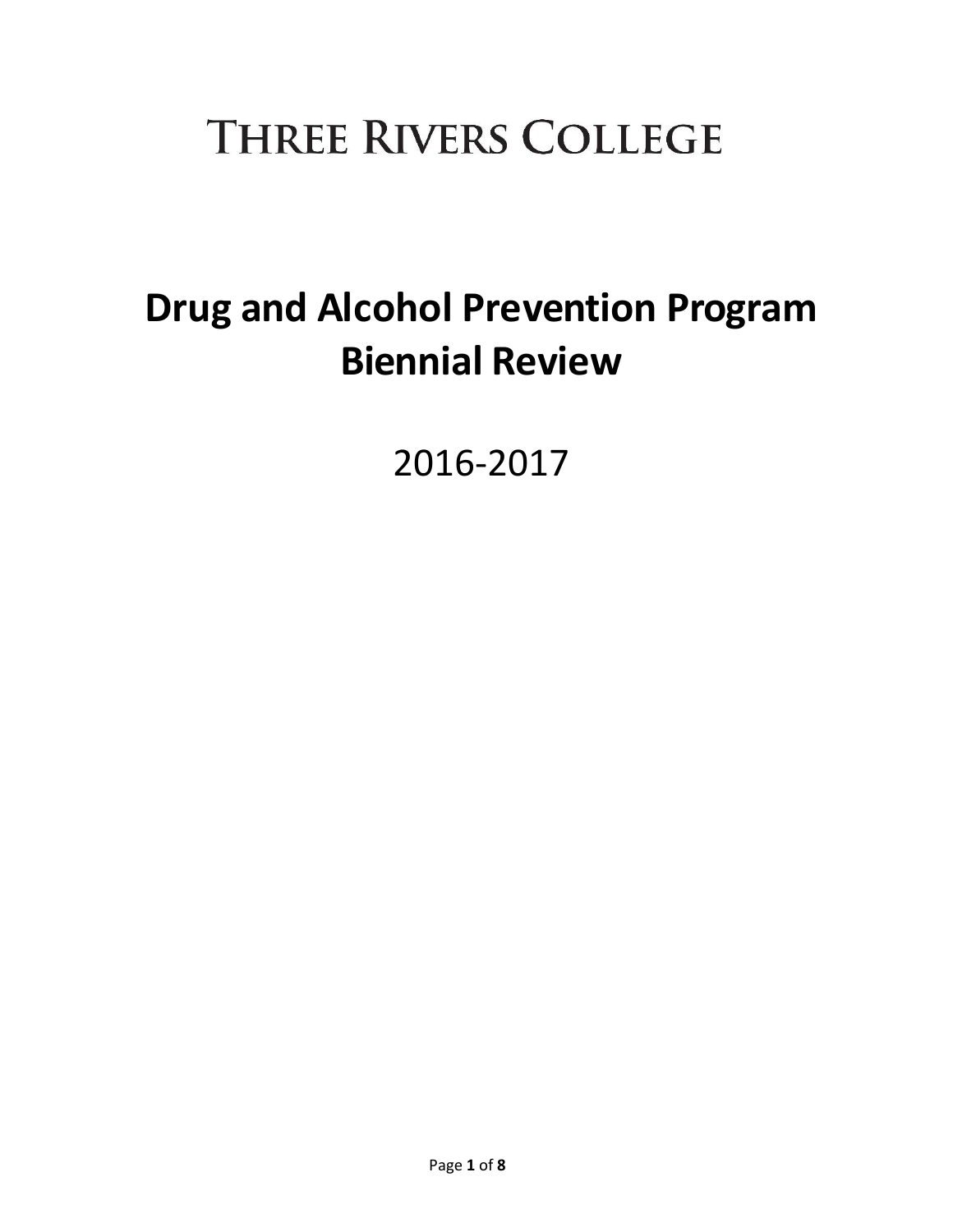## **Three Rivers College Biennial Review Alcohol and Other Drug Programs 2016-2017**

The Drug-Free Schools and Campuses Regulations (34 CFR Part 86) of the Drug-Free Schools and Communities Act (DFSCA) require an institution of higher education (IHE) such as Three Rivers College to certify it has implemented programs to prevent the abuse of alcohol and use or distribution of illicit drugs both by Three Rivers College students and employees, both on its premises and as a part of any of its activities. At a minimum, each institution of higher education must annually distribute the following in writing to all students and employees:

- Standards of conduct that clearly prohibit the unlawful possession, use, or distribution of illicit drugs and alcohol by students and employees;
- A description of the legal sanctions under local, state, or federal law for the unlawful possession or distribution of illicit drugs and alcohol;
- A description of any drug or alcohol counseling, treatment, or rehabilitation or reentry programs that are available to employees or students; and
- A clear statement that the institution will impose sanctions on students and employees and a description of those sanctions, up to and including expulsion or termination of employment and referral for prosecution, for violations of the standards of conduct.
- The law further requires that the institution conduct a biennial review of its program with the following objectives:
	- o Determining the effectiveness of the policy and implementing changes to the alcohol and other drug programs if they are needed;
	- o Ensuring that the sanctions developed are enforced consistently.
- The biennial review must also include:
	- $\circ$  The number of drug- and alcohol-related violations and fatalities occurring on the campus or as part of their activities that are reported to campus officials;
	- o The number and types of sanctions the IHEs impose on students or employees as a result of such violations or fatalities.

Three Rivers College acknowledges its legal obligation to conduct a biennial review of compliance with the Drug-Free Schools and Communities Act and authorized an administrative review to be conducted to determine if the College fulfills the requirements of the previously mentioned federal regulations. The Offices of Student Services, Human Resources, and Public Safety are responsible for conducting the review and reporting on the findings. The purpose of this report is to comply, as best as possible, using data collected over the past two years, and to give evidence of the procedures in place for subsequent biennial reports. The following campus units provide information for biennial reports:

Office of Student Services Office of Public Safety Office of Human Resources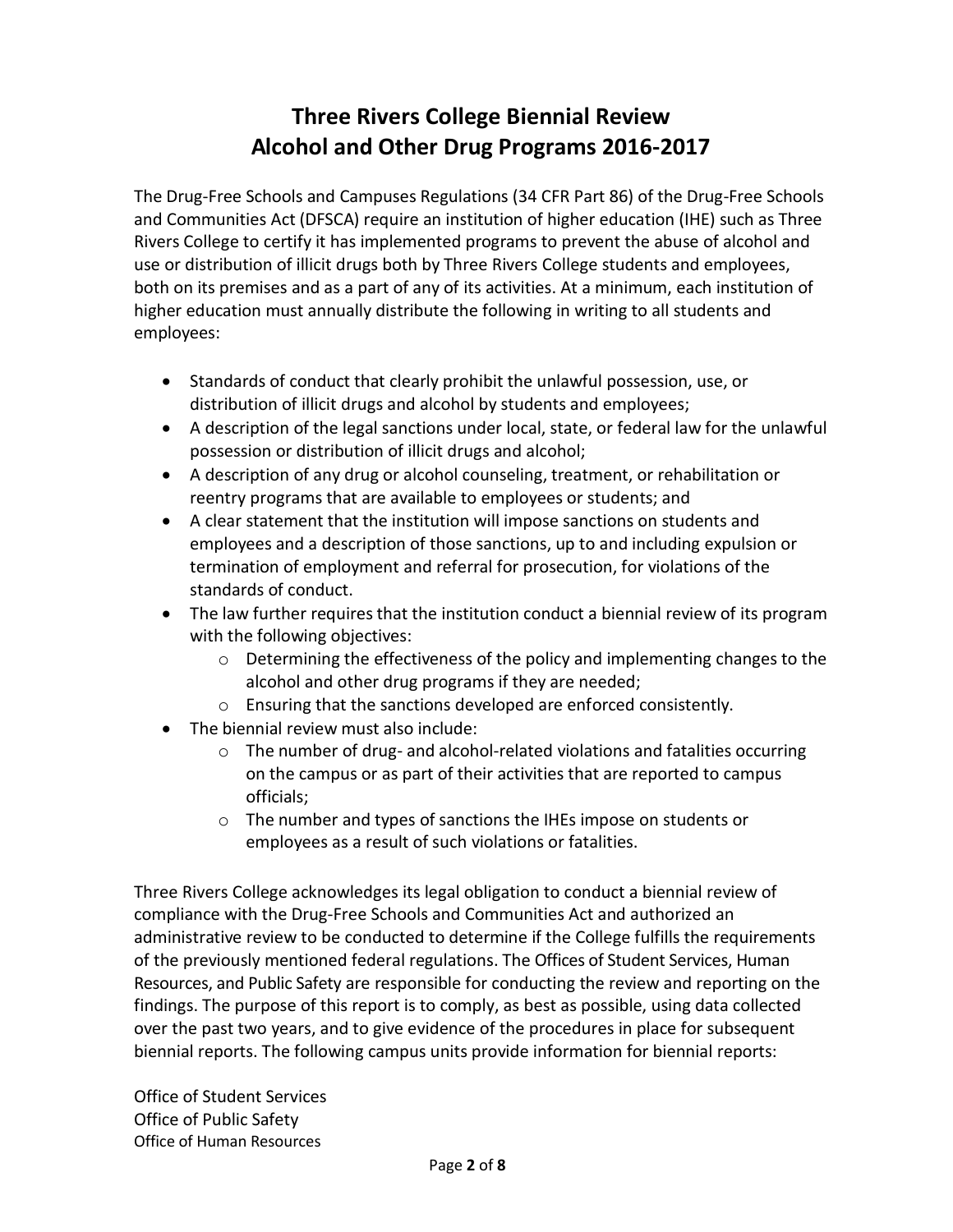The intention of this document is to meet the legal requirements of conducting a biennial review and also summarize the programs and activities related to alcohol and drug prevention on Three Rivers College's campus during the 2016-2017 academic years. The following information was examined for the biennial review:

- Alcohol and drug information provided to students
- Policies related to drug and alcohol use on campus and the sanctions imposed for failure to comply by students and employees
- Various resources available to students and employees regarding drug and alcohol abuse
- Incident reports in the Office of Student Services or Office of Human Resources related to any possible infractions of the drug and alcohol policy presented to students or employees
- Local, state and federal mandates

## **Compliance with Drug-Free Schools and Communities Act**

Three Rivers College is committed to providing a drug-free environment for all students and staff.

Three Rivers College strives to remain in compliance with the requirements of the Drug-Free Schools and Communities Act. The College has adopted and implemented programs to prevent the abuse of alcohol and use or distribution of illicit drugs both by students and employees, both on its premises and as a part of any of the College's activities. Three Rivers College has a written policy on alcohol and other drugs and distributes this to students during orientation and through access to the online *College Catalog*. The *Policy and Regulation* web page also contains (GAP 1206) Alcohol/Drug Free Work/Learning Place.

The information is located on the College website and in the *Speak Up* brochure. Both contain the following:

- Standards of conduct that prohibit unlawful possession, use, or distribution of illicit drugs and alcohol on its property or as a part of its activities;
- A description of the health risks associated with the use of illicit drugs and abuse of alcohol;
- A description of counseling or treatment programs;
- A clear statement and description of the disciplinary sanctions the institution will impose on students and employees.

The federally mandated policy about alcohol and other drugs is discussed in more detail with students during orientation. In addition, the alcohol and drug policy is presented to all employees with the distribution of the Employee Handbook.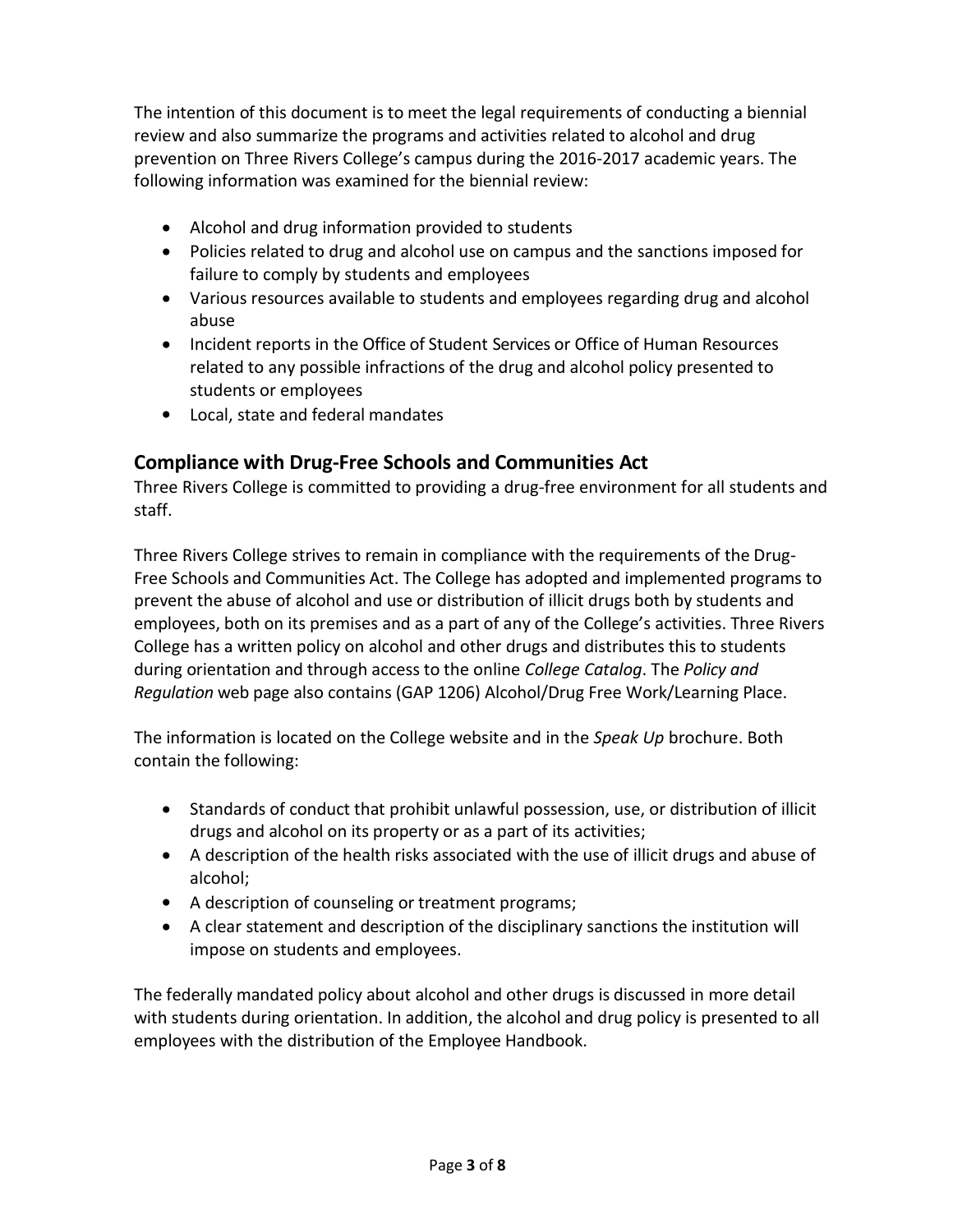## **Drug and Alcohol Policy**

Three Rivers College prohibits the possession or use of illegal drugs and alcohol on or around its property at all times. Areas where the use is prohibited include: student housing, student campus activities, classrooms, school parking lots, roadways, leisure activity areas, and all offices or work areas considered College property.

Any violation of this policy will result in prosecution under Missouri law when applicable, as well as disciplinary action by the College deemed appropriate within the policies of conduct prescribed and approved by the Board of Trustees.

This policy addresses alcohol, drugs, and other intoxicants. The purpose of this policy is to clarify the rules regarding possession, consumption, and distribution of intoxicants within College-owned or -operated buildings, property, and grounds, including administrative, instructional, and off-site facilities; the policy applies to all College employees, students, and visitors. In all instances, this policy will be construed to comply with federal and state law.

## **Workplace Policy**

In compliance with federal regulations, Three Rivers College has taken steps to ensure a drug-free workplace. Those employees who wish to seek help for drug- or alcohol-related problems are encouraged to coordinate benefits through the Human Resources Office.

Should an employee be convicted of a drug violation in the workplace, federal law requires the employee to notify their employer within five calendar days of the conviction. Any employee involved in the manufacture, distribution, possession, use, or dispensing of a controlled substance in the workplace may be subject to immediate termination.

| Human Resources incident reports for staff: |                            |                                  |  |
|---------------------------------------------|----------------------------|----------------------------------|--|
| Year                                        | Incidents in<br>workplace  | <b>Outcome</b>                   |  |
| 2016<br>2017                                | 0 Incidents<br>0 Incidents | Not applicable<br>Not applicable |  |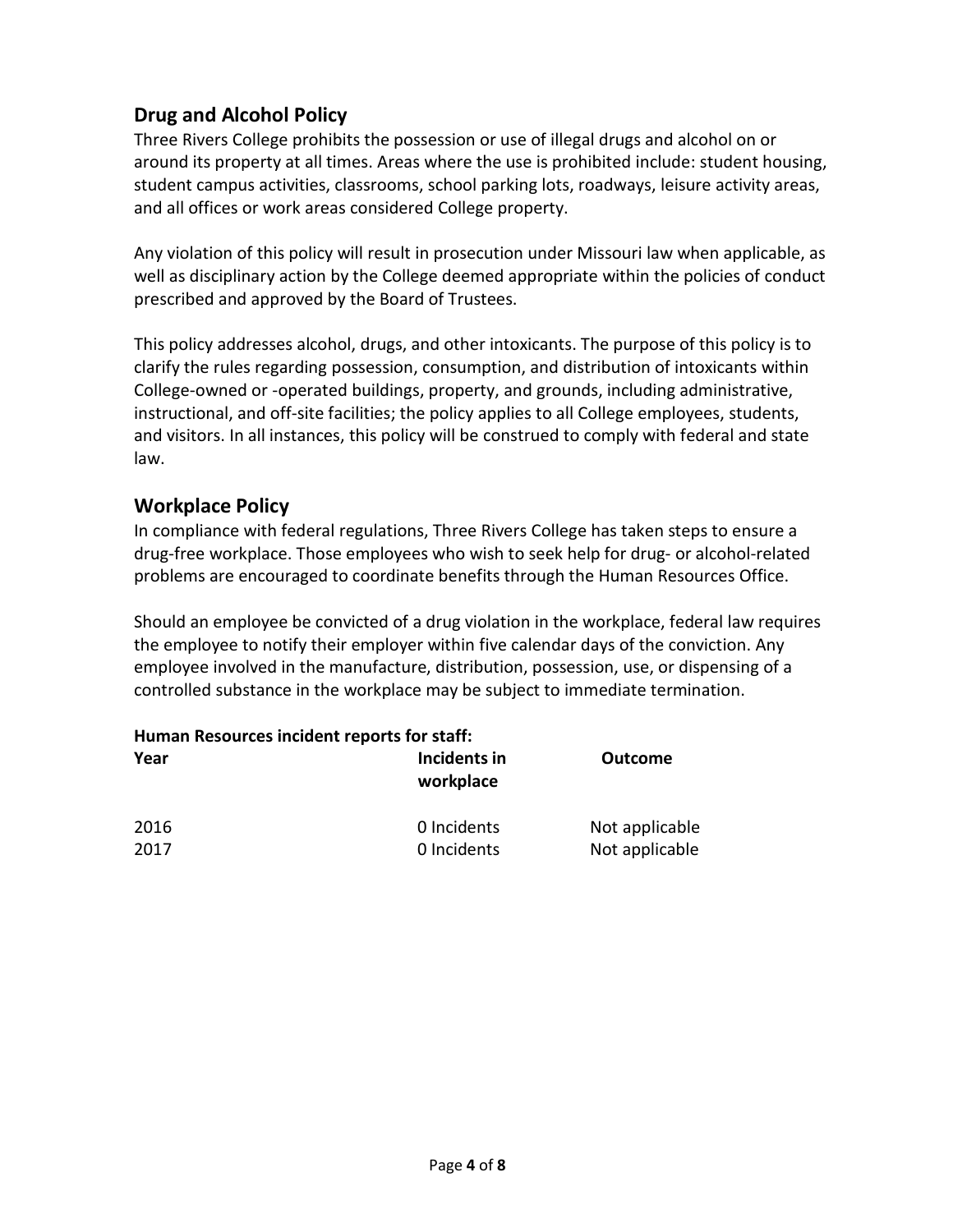## **Student Life Summary**

All Three Rivers College students are responsible for complying with Missouri state laws and the policies of Three Rivers College. These guidelines establish that:

- No student may use or be in possession of alcoholic beverages.
- Personal possession and consumption of alcoholic beverages is not permitted by students on the campus grounds. <https://www.trcc.edu/forms/policiesregs/GAR1206.pdf>

## **Campus Summary**

- Students are prohibited from consuming, transporting, and distributing alcohol; possessing or being in the presence of alcohol while on campus; or exhibiting disruptive behavior.
- Alcohol found by staff will be confiscated and reported to Public Safety immediately. Persons found in violation of this policy will be subject to administrative or disciplinary sanctions listed in the *College Policy/Regulation* web page*/College Catalog*  and can include:
	- o Warning and/or probationary period (Disciplinary Contact with parent/guardian
	- o Referral to an alcohol education program
	- o Counseling services
	- o Suspension from Three Rivers College
	- o Termination from Three Rivers College
	- o Possible arrest, imprisonment, or fine according to state alcohol laws

The use, display, or possession of alcoholic beverages or any controlled substance (drug) is strictly prohibited by the Three Rivers College Code of Conduct, unless the student has a valid prescription for the use of the controlled substance. Furthermore, intoxication from, or the use, display, or possession of alcoholic beverages or any controlled substance (drug) on any area of the Three Rivers College campus is prohibited.

#### **Enforcement**

The primary sources on campus that enforce the alcohol and drug policies are the Office of Student Services and the Office of Human Resources. The Office of Human Resources handles interventions and/or sanctions of employees. It is the primary responsibility of the Office of Student Services to assess instances of infractions by students and to determine sanctions.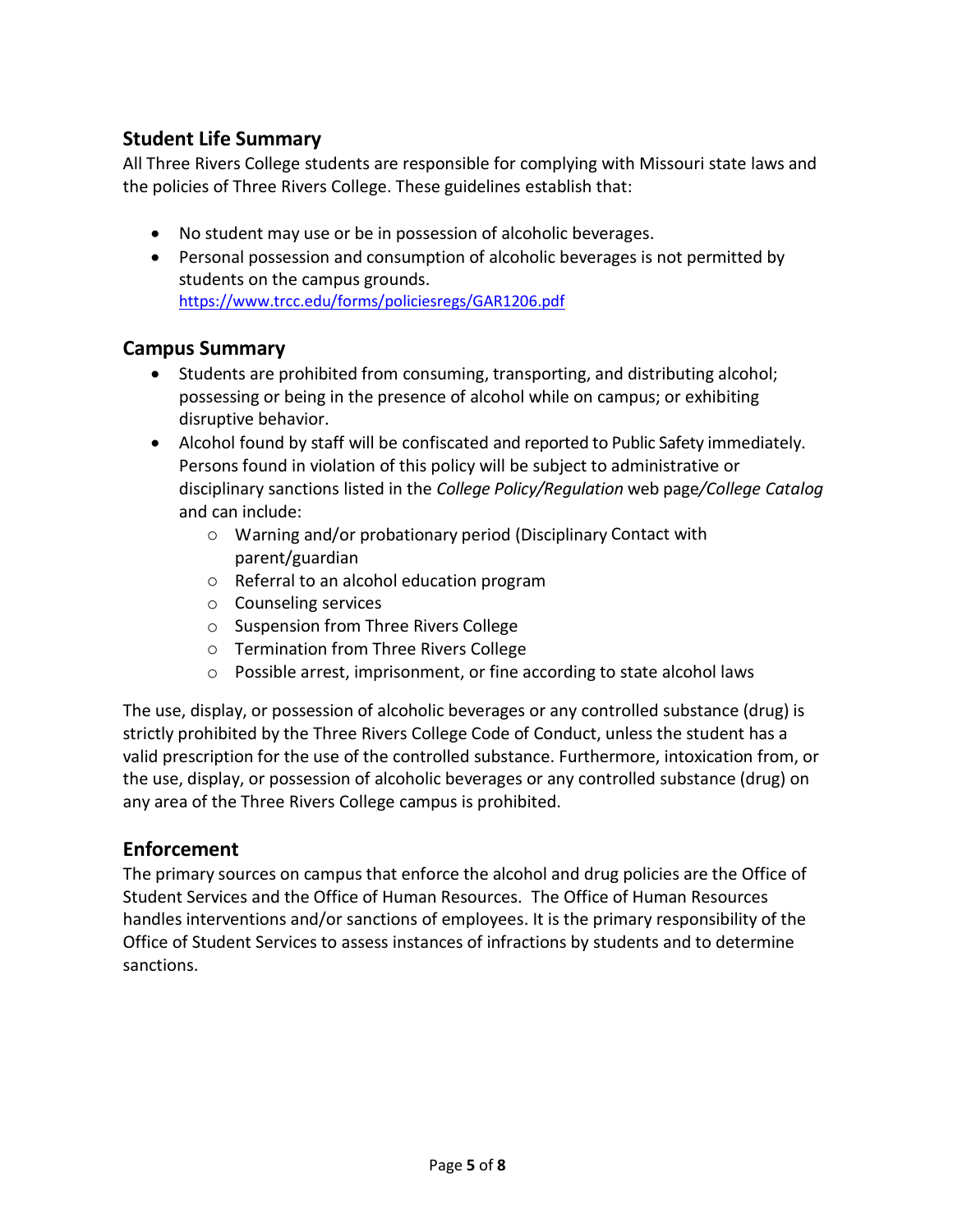Three Rivers College has the following first offenses that were reported by campus personnel for drug- and alcohol-related offenses in which sanctions were assessed.

#### **Campus Incident Reports for Students**

| Year<br>2016 | <b>Number of Offenses</b> | <b>Outcomes</b><br>Program referral                                    |
|--------------|---------------------------|------------------------------------------------------------------------|
| 2017         | 5.                        | (3) Evicted from<br>Housing & program referral<br>(2) Program referral |

## **Federal and State Trafficking Penalties**

Federal trafficking penalties can be found at: <https://www.deadiversion.usdoj.gov/21cfr/21usc/> or [https://www.dea.gov/sites/default/files/2018-06/drug\\_of\\_abuse.pdf](https://www.dea.gov/sites/default/files/2018-06/drug_of_abuse.pdf)

State law and local law also provide penalties for violations of laws relating to the unlawful manufacture, sale, use, or possession of controlled (and/or imitation of controlled) substances and alcohol. In addition, states and localities have laws relating to underage drinking, driving while intoxicated or under the influence of alcohol and/or illicit drugs. Sanctions for violations may range from local citation to state law felonies. Penalties may range from small fines to prison terms, depending on the violation and past criminal history of the individual.

Missouri drug regulations can be found at: <http://www.moga.mo.gov/statutes/C100-199/1950000223.HTM>

#### **Drug-Free Workplace Policy**

In compliance with the drug-free workplace requirements of the Drug Free Workplace Act of 1988 for recipients of federal contracts and grants, the following policy is in effect for Three Rivers College and referenced in the *Three Rivers College Catalog* each year:

- 1. The unlawful possession, use, or distribution of drugs and alcohol on College property is not allowed.
- 2. Three Rivers College has and shall maintain drug-free awareness for employees.

#### **Health Risks**

Serious health risks are associated with the use of illicit drugs and alcohol. Some, but not all, of the risks are listed below:

 Alcohol and other depressants: Consumption of alcohol and other depressants causes a number of marked changes in behavior. Even low doses significantly impair the judgment and coordination required for safety and care. Use of alcohol and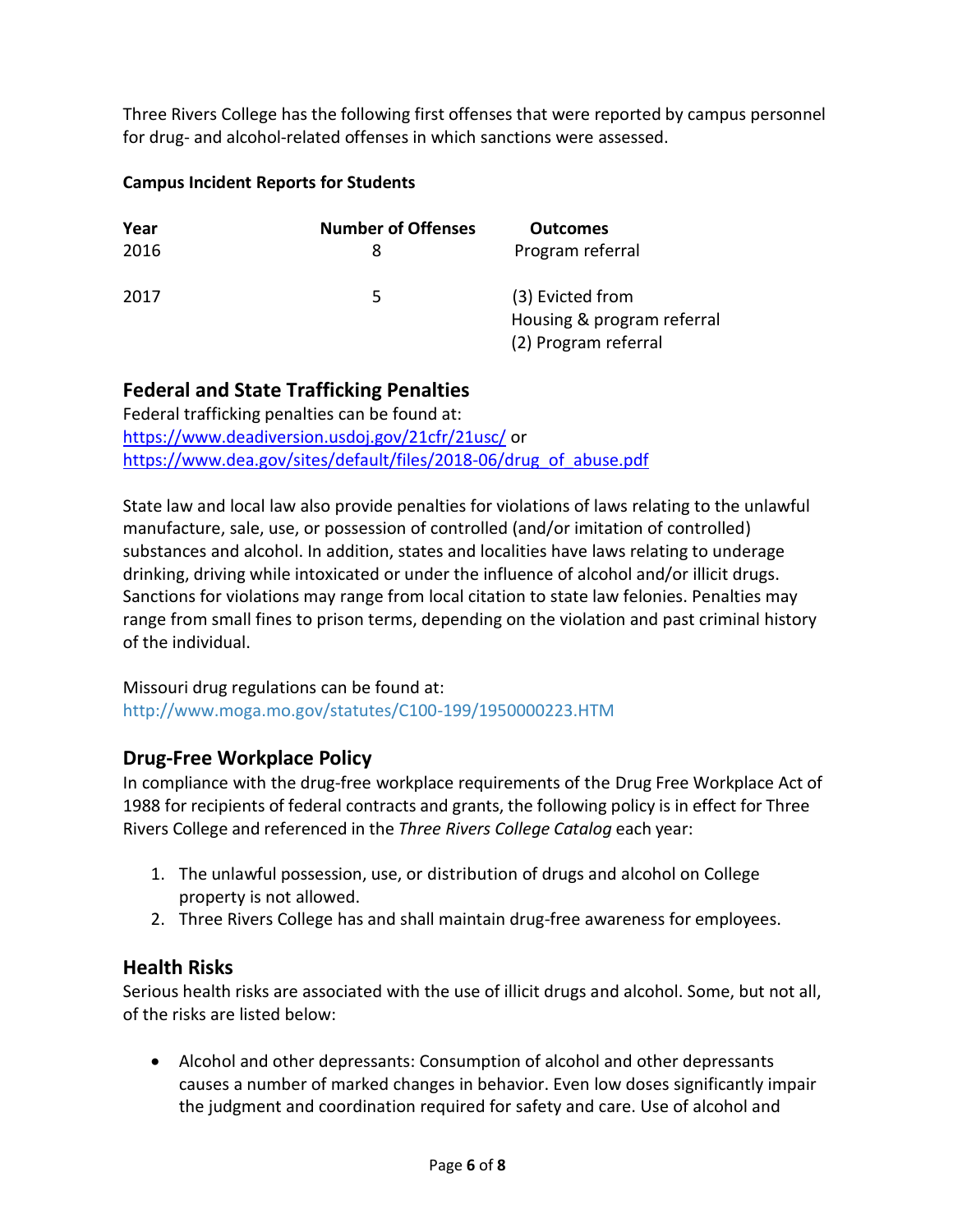depressants can lead to addiction and accidents as a result of impaired ability and judgment.

- Marijuana: Use of marijuana can lead to panic reactions; impaired short-term memory; increased risk of lung cancer and emphysema, particularly in cigarette smokers; and impairment of driving ability.
- Cocaine: Use of cocaine can lead to addiction, heart attack, seizures, lung damage, severe depression, paranoia, and psychosis. Similar risks are associated with other stimulants, such as speed and uppers.
- Hallucinogens: Use of hallucinogens can lead to unpredictable behavior, emotional instability, violent behavior, organic brain damage in heavy users, convulsions, and coma.
- Narcotics (heroin, morphine, codeine, etc.): Use of narcotics can lead to addiction, accidental overdose, and risk of hepatitis and AIDS from contaminated needles.
- Inhalants (gas, aerosols, glue, etc.): Use of inhalants can lead to loss of consciousness, suffocation, damage to the brain and central nervous system, sudden death, nausea and vomiting, nosebleeds, and impaired judgment.

For more information about the health risks associated with alcohol and particular types of drugs, please visit <https://www.drugabuse.gov/drugs-abuse/commonly-abused-drugs-charts>

## **Alcohol and Drug Prevention Programs**

- 1. Awareness Month in September Drinking and driving simulator: 2016-2017 – 584 participants Alcohol and Drug Awareness Media link slides for Alcohol Awareness month
- 2. *Speak Up* brochure available to all students and employees Presentation of *Speak Up* brochure at all new Registration and Orientation for College Success (ROCS) 2016 – 1,196 students participated in ROCS session 2017 – 1,047 students participated in ROCS session
- 3. New Employee Orientation training provides information on alcohol and drug awareness. The policy and regulation are reviewed, and each participant is given a copy of the *Speak Up* brochure.

All new employees are given a flash drive containing the Employee Handbook and *Speak Up* brochure, both of which have alcohol and drug prevention information.

- 4. Adjunct Workshop Fall 2016 80 participants received the *Speak Up* brochure
- 5. New Student Orientation Class 2016 – 1,088 students did assignment on *Speak Up* brochure with a 94% grade average

2017 – 832 students completed assignment on Speak Up with a 94.3% grade average

6. Awareness training email through Constant Contact 744 students participated 134 took quiz and 98% grade average

Page **7** of **8**